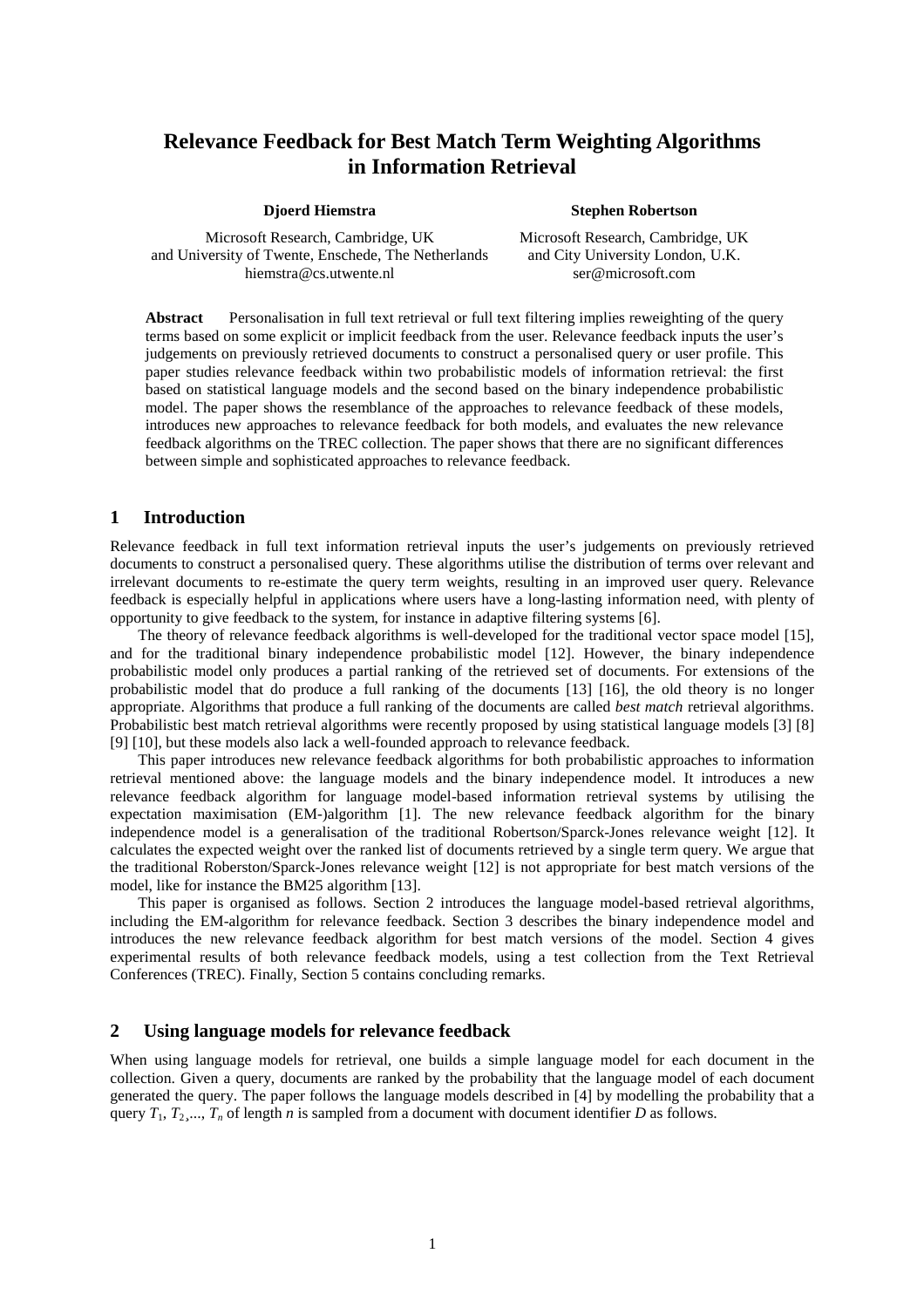(1) 
$$
P(D) \cdot P(T_1, T_2, \cdots, T_n | D) = P(D) \cdot \prod_{i=1}^n ((1 - \lambda_i) P(T_i) + \lambda_i P(T_i | D))
$$

Similar models are introduced in [8], [9] and [10]. With the exception of [10] they all use the linear interpolation of global and local probabilities. Probabilities might be estimated as in equation (2), where the term frequency  $tf(t_i, d)$  is the number of time the term  $t_i$  occurs in a document *d*, and the document frequency  $df(t_i)$  is the number of documents in which the term *t<sup>i</sup>* occurs.

(2) 
$$
P(T_i = t_i) = \frac{df(t_i)}{\sum_t df(t_i)}, \qquad P(T_i = t_i | D = d) = \frac{tf(t_i, d)}{\sum_t tf(t, d)}, \qquad P(D = d) = \frac{\sum_t tf(t, d)}{\sum_t \sum_d tf(t, d)}
$$

In equation (1), <sup>λ</sup>*<sup>i</sup>* is an unknown parameter, denoting the probability that the term on position *i* in the query is important. It is easy to verify for each term  $T_i$  that if  $\lambda_i = 0$  the term does not have any influence on the ranking of the document, whereas for  $\lambda_i = 1$  the term is mandatory in the retrieved documents, i.e. documents that do not contain the term are assigned zero probability. So, for  $\lambda_i = 0$  the term is definitely unimportant, whereas for  $\lambda_i =$ 1 the term is definitely important. A naive approach to relevance feedback would estimate the value of  $\lambda_i$  directly from the occurrences of terms in relevant documents as follows.

$$
(3) \qquad \lambda_i = \frac{r_i}{R}
$$

In equation (3),  $r_i$  is the number of documents in which  $t_i$  occurs, and  $R$  is the total number of known relevant documents. There is however no guarantee that equation (3) optimises system performance, because <sup>λ</sup>*<sup>i</sup>* refers to an unknown, hidden event (see e.g. [8]), which cannot be observed from the occurrences of terms in the relevant documents alone. A standard procedure for estimating probabilities of unknown parameters from incomplete data is the expectation maximisation algorithm (EM-algorithm). The algorithm iteratively maximises the probability of the query  $t_1$ ,  $t_2$ ,...,  $t_n$  given *R* relevant documents  $d_1$ ,  $d_2$ ,...,  $d_R$ . The resulting EM-algorithm is defined as follows [7] [9].

(4)   
\n
$$
E - \text{step:} \qquad r_i' = \sum_{j=1}^R \frac{\lambda_i^{(p)} P(T_i = t_i \mid D_j = d_j)}{(1 - \lambda_i^{(p)}) P(T_i = t_i) + \lambda_i^{(p)} P(T_i = t_i \mid D_j = d_j)}
$$
\n
$$
M - \text{step:} \quad \lambda_i^{(p+1)} = \frac{r_i'}{R}
$$

The expectation step calculates the expected number of documents in which  $t_i$  is important. The maximisation step simply involves a maximum likelihood estimate similar to equation (3). The EM-algorithm should be used by initialising the relevance weights to some initial value, e.g.  $\lambda_i^{(0)} = 0.5$  and then iterate through the E-step and M-step until the value of  $\lambda_i$  does not change significantly anymore ( $p$  denotes the iteration number).

#### **3 The binary independence probabilistic model**

The binary independence assumption states that, given relevance L (and irrelevance  $\overline{L}$ ), the attributes  $A_i$  of a document *D* are statistically independent. In the case of text retrieval, the document attributes are simply the terms in the documents. In the traditional model, the value of a document attribute is either 1, meaning the term is present in the document, or 0, the term is absent. Symbolically, the binary independence assumption is [12]:

(5) 
$$
O(L | D) = O(L) \cdot \prod_{i=1}^{l} \frac{P(A_i | L)}{P(A_i | \overline{L})}
$$

In the formula *l* is the number of non-equal terms in the query, and  $O(L/D)$  is the probability odds of relevance of a document:  $O(L | D) = P(L | D) / (1 - P(D))$ . Ranking the document by  $O(L | D)$  will in fact rank the documents by their probability of relevance. The probabilities  $P(A_i | L)$  and  $P(A_i | L)$  can be estimated if some relevant (and irrelevant) documents are known, i.e. if some of the preferences of the user are known to the system. If  $R$  is the number of relevant documents,  $N$  is the number of retrieved documents,  $r_i$  is the number of relevant documents in which the term is present, and *n<sup>i</sup>* is the number of retrieved documents in which the term is present, then the probabilities are defined as:

(6) 
$$
P(A_i | L) = \frac{r_i}{R}
$$
 and  $P(A_i | \overline{L}) = \frac{n_i - r_i}{N - R}$ 

The traditional probabilistic model is motivated by Robertson's probability ranking principle [11], which states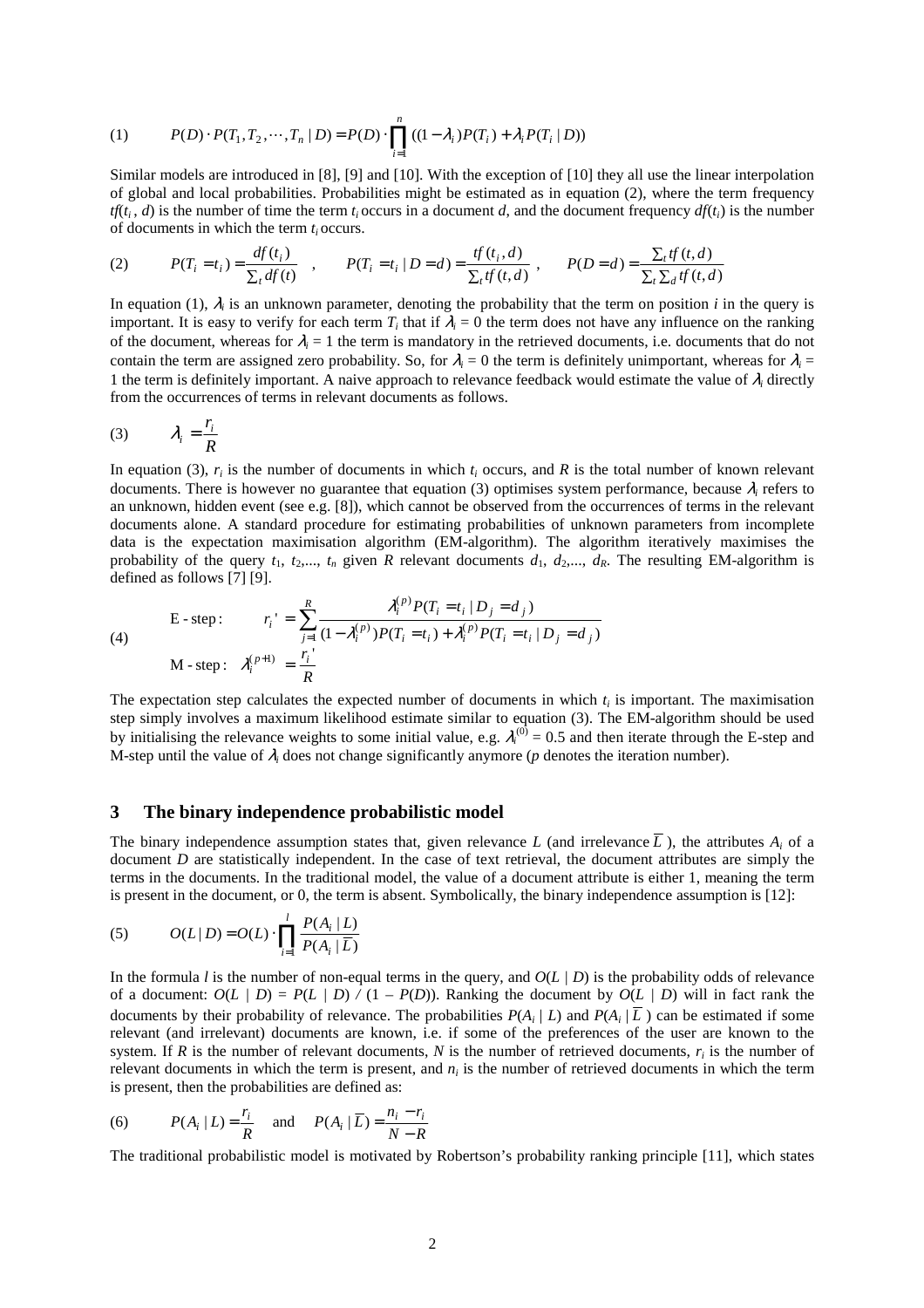that, if documents are ranked by decreasing probability of relevance, then the overall effectiveness of the system to its users will be the best that is obtainable on the basis of the data available to the system. This can be shown by giving the measures of retrieval effectiveness a probabilistic interpretation. In fact, the performance measures *recall* and *fallout* are respectively defined by the first and second formula in equation (6), if the query was the single term corresponding with *A<sup>i</sup>* . Furthermore, Robertson showed that *recall*, *fallout* and *precision* are related just as the corresponding probabilities are related to the probability of relevance. If the binary independence assumption holds, then the traditional probabilistic model will in fact optimise system performance, because:

(7) expected precision = 
$$
O(L) \cdot \frac{\text{expected recall}}{\text{expected fallout}}
$$

The probabilities calculated with equation (5) are used to define a ranking of the documents in the collection. Any order preserving transformation of the probabilities will be as useful as the probabilities themselves. The following formula defines the same ranking as (5), but uses only the matching terms in its computation, as it assigns a zero weight to the non-matching terms.<sup>1</sup>

(8) 
$$
O(L | D) \propto \sum_{i \in \text{ matching terms}} w_i, \qquad w_i = \log \frac{P(A_i | L)(1 - P(A_i | L))}{P(A_i | \overline{L})(1 - P(A_i | L))}
$$

Equation (8) is called the Robertson/Sparck-Jones weight [12]. Recently, Robertson and Walker [13], proposed an extension of the traditional probabilistic model, in which the document attributes are no longer binary valued. Instead, the attributes might be any natural number, indicating the number of times the attribute occurs in the document. One of the resulting best match algorithms, BM25, is defined as follows [16]:

$$
(9) \qquad BM25: \quad O(L \mid D) \propto \sum_{i \in \text{matching terms}} QTF_i \cdot \frac{(k_1 + 1) \cdot TF_i}{k_1((1 - b) + b \frac{DL}{AVDL}) + TF_i} \cdot w_i
$$

The parameters  $k_1$  and *b* are tuning constants, which values should be set experimentally. We adopted the notation from [15]. The following notations refer to the same quantities:  $TF_i$  and  $tf(t_i, d)$  refer to the number of times a term occurs in a document;  $DL$  and  $\Sigma_t$  *tf*(*t, d*) refer to the length of a document;  $QTF_i$  refers to the number of times a term occurs in the query; *AVDL* is the average document length in the collection.

The BM25 algorithm is motivated by some clever approximations to the 2-Poisson model [2], but makes a rather large step in using the Robertson/Sparck-Jones weight  $w_i$  (see equation (8)) to replace an equivalent function relating eliteness to relevance. Like the probability of term importance of the language modelling approach of section 2, the probability of term eliteness of the 2-Poisson model is an unknown parameter which event cannot simply be observed by mere term occurrence. Note that the Robertson/Sparck-Jones weight is based on the fact that the result of a single term query is an unranked list of documents. However, if the query was the single term corresponding to  $A_i$ , then the result set of the BM25 algorithm will not consist of an unranked list of documents. Posing a single-term query to a BM25 system will produce a *ranked* list of documents. At different cut-off levels we can expect different recall and fallout values. Therefore fixed proportions can no longer calculate the expected recall and the expected fallout. We therefore reject the hypothesis that relevance feedback procedures based on the term occurrences in relevant and non-relevant documents (i.e. equation (6)) optimises retrieval performance of the BM25 algorithm in terms of the probability ranking principle.

For ranked sets of retrieved documents, it is standard practice to average the performance measures like precision, recall and fallout over different cut-off levels. A simple standard (within the TREC conferences) approach to the calculation of expected precision is the average precision measure:

average precision = 
$$
\sum_{k \in \text{ranks of relevant docs.}} \text{precision at } k)/R
$$

This is indeed expected precision if we assume that the probability  $P(k)$  of a user looking for  $k$  relevant documents is uniformly distributed for  $1 \le k \le R$ . Under the same assumption we might define the expected recall/fallout ratio to be:

expected recall/fallout ratio = 
$$
\sum_{k \in \text{ranks of relevant docs.}} \frac{\text{recall at } k}{\text{fallout at } k} / R
$$

According to equation (7), precision on each cut-off level will be maximised if the recall/fallout ratio is maximised. Maximising average precision requires therefore, the maximisation of the average (or expected) recall/fallout ratio. The resulting measure optimises retrieval performance of bet match retrieval versions of the binary independence model. Following the order preserving transformation of equation (8), the expected Robertson/Sparck-Jones (RS) weight only has to be applied to the matching terms:

 $<sup>1</sup>$  a similar order preserving transformation exist for the language models ranking algorithm [5].</sup>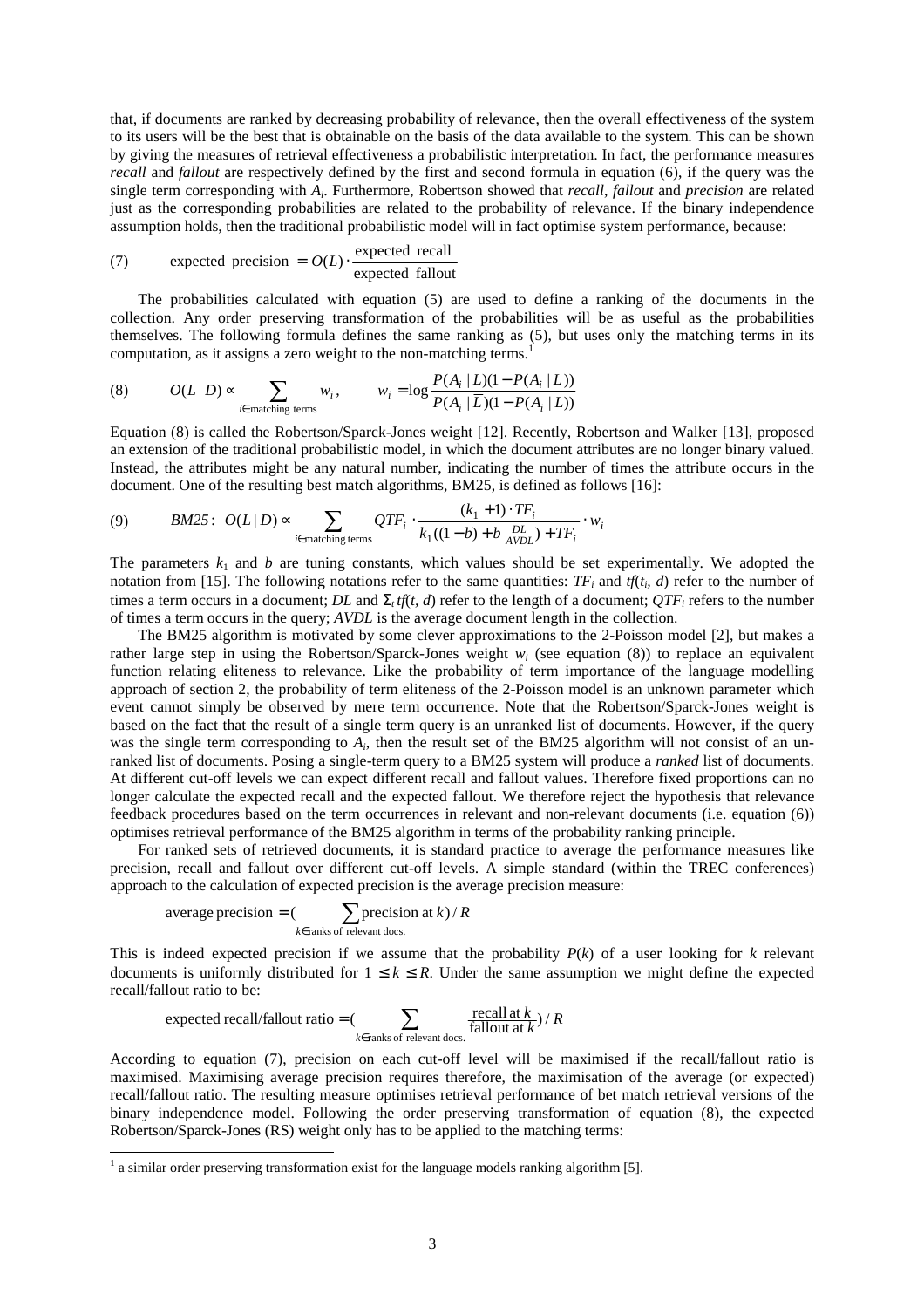(10) expected RS weight = 
$$
\log((\sum_{k \in \text{ranks of relevant does.}} \frac{(\text{recall at } k)(1-\text{fallout at } k)}{(\text{fallout at } k)(1-\text{recall at } k)}) / R)
$$

Under the assumption that a user is equally likely to look for any  $k, 1 \le k \le R$  documents, equation (10) will (on average) lead to optimum retrieval performance on any document cut-off level. If for a single query term *i* the retrieved set is unranked, the user has to look at all of the documents at once or at none at all, and the Robertson/Sparck-Jones weight will be equal to its original definition.<sup>2</sup>

When calculating the average precision, there is usually a cut-off level below which the precision is assumed to be zero. For practical reasons the TREC evaluations lowest cut-off level to calculate average precision is set to be a thousand documents. For practical reasons, we might also define a cut-off level below which the recall/fallout and the Robertson/Sparck-Jones weight are assumed to be constant. In this case, we would assume that both recall and fallout approach roughly equal values and therefore that the recall/fallout ratio and the Robertson/Sparck-Jones weight are both 1 for each relevant document below the lowest cut-off level. A practical lowest cut-off level would be  $n_i$ : the number of documents containing the term *i*.

### **4 Experimental results**

This section sums up experimental results of the relevance feedback algorithms discussed in this paper. Experiments were done with the Okapi Basic Search System (BSS) [14]. All experiments used topics 401-450 of the main TREC collection [17]. Each experiment was repeated using different fields of the TREC topics (title, description and narrative), in order to construct short, medium and long queries.

#### **Ad-hoc retrieval**

Ad-hoc retrieval mimics the situation in which a user enters an initial query, that is, when there are no previously retrieved documents to guide the search. The ad-hoc experiments serve as the base line for retrieval performance. After relevance feedback, we expect retrieval performance to go up. The following tables show different performance measures of one experiment. We will compare different methods by their average precision displayed in the last column. Precision at 10, 30 and 100 documents is given as additional information and will show if a method for instance affects high precision while not affecting average precision.

| experiment          | prec. at 10 | prec. at 30 | prec. at 100 | average prec. |
|---------------------|-------------|-------------|--------------|---------------|
| LM short queries    | 0.4660      | 0.3647      | 0.2338       | 0.2595        |
| LM medium queries   | 0.4860      | 0.3893      | 0.2396       | 0.2818        |
| LM long queries     | 0.5180      | 0.3867      | 0.2430       | 0.2879        |
| BM25 short queries  | 0.4660      | 0.3433      | 0.2282       | 0.2390        |
| BM25 medium queries | 0.4700      | 0.3607      | 0.2346       | 0.2608        |
| BM25 long queries   | 0.4760      | 0.3720      | 0.2400       | 0.2618        |

| Table 1 | ad-hoc retrieval runs |  |
|---------|-----------------------|--|
|         |                       |  |

Table 1 shows the results of the language models (LM) algorithm using  $\lambda = 0.2$ , and the BM25 algorithm, using  $k_1 = 1.2$  and  $b = 0.75$ . Pair wise comparison of the average precision of the LM algorithm and the BM25 shows that the differences are not statistically significant at the 1 % level according to a two-sided sign test.

#### **Relevance feedback**

The Relevance feedback experiments reported in this paper are retrospective relevance weighting experiments similar to the ones described by Robertson and Sparck-Jones [12] and recently by Sparck-Jones et al. [15]. In these experiments, the system is presented the full list of all relevant documents. This is in fact an unrealistic scenario: In practice a predictive relevance weighting task, where the system is presented only a few of the full list of relevance documents, will be much more interesting. From a theoretical point of view, however, the retrospective task *is* interesting. If the algorithms investigated obey the probability ranking principle, then the best overall effectiveness of the system will be achieved on basis of the data that is available to the system. If *all* relevance information is made available to the system, then we expect the system to achieve optimal performance. Of course, we expect the system never to decrease the performance of a query. If the system

 $2$  this is different from standard practice in evaluation, where documents with equal scores are often sorted by document-id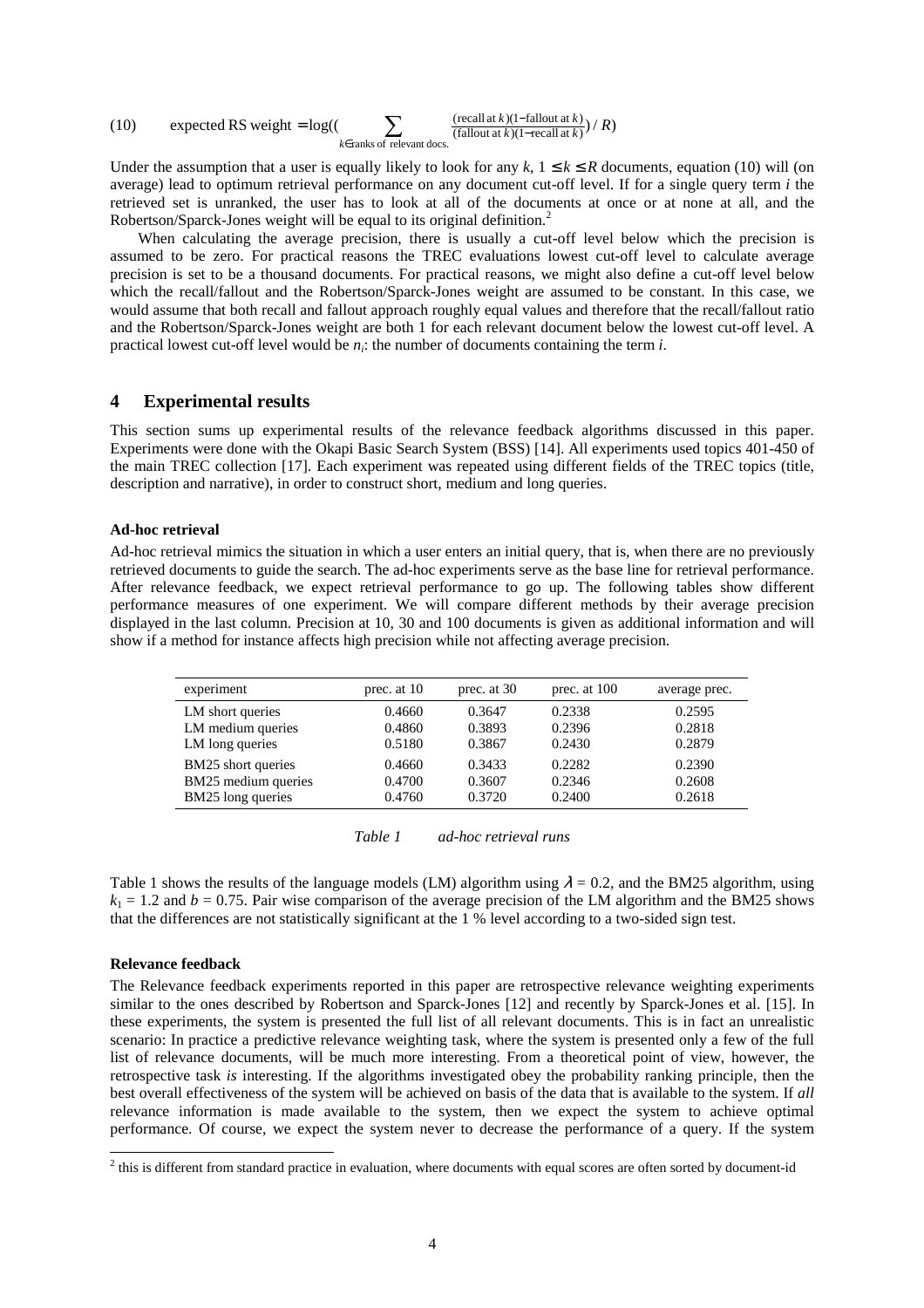decreases the performance of a query in the retrospective relevance weighting task, then it 'behaves irrationally': it is a clear indication that it violates the probability ranking principle.

| experiment          | prec. at 10 | prec. at 30 | prec. at 100 | average precision    |
|---------------------|-------------|-------------|--------------|----------------------|
| LM short queries    | 0.4920      | 0.3800      | 0.2512       | $0.2767$ $(+ 6.6 %)$ |
| LM medium queries   | 0.5200      | 0.4087      | 0.2614       | $0.3147 (+ 11.7 %)$  |
| LM long queries     | 0.5960      | 0.4427      | 0.2756       | $0.3432 (+ 19.2 %)$  |
| BM25 short queries  | 0.4780      | 0.3560      | 0.2394       | $0.2545$ $(+ 6.5 %)$ |
| BM25 medium queries | 0.5420      | 0.4033      | 0.2610       | $0.2981 (+ 14.3 %)$  |
| BM25 long queries   | 0.5980      | 0.4400      | 0.2810       | $0.3245 (+ 23.9 %)$  |

| Table 2<br>simple relevance feedback algorithms |  |
|-------------------------------------------------|--|
|-------------------------------------------------|--|

The simple relevance feedback experiments (defined by equation (3) and equation (6)) are presented in Table 2. The last column also displays the relative increase in average precision compared to the ad-hoc runs of Table 1. The table shows that both the LM and the BM25 algorithms show similar increase in performance. The relative performance increase on long queries is somewhat better for the BM25 algorithm. Pair wise comparison of the ad-hoc experiments and the simple relevance experiments shows that both algorithms show a decrease in performance for some queries. For the LM algorithm, the differences are significant at the 1 % level according to a two-sided sign test. For the BM25 algorithm, the differences between ad-hoc and relevance feedback of the short and medium queries are not statistically significant. Clearly, the BM25 algorithm behaves irrationally in this respect.

The working hypothesis of this paper is that the simple relevance feedback algorithms can be improved upon by taking the number of occurrences of terms in documents into account. The results of the well-motivated relevance feedback algorithms are presented in Table 3. The LM-algorithm shows small but consistent improvement over the previous experiments. The BM25 algorithm only shows improvement for the short and mediumsized queries. Especially the high precision of the short queries seems to be noticeably better than before. For long queries, however, the results are slightly worse than the ordinary Robertson/Sparck-Jones algorithm.

| experiment          | prec. at 10 | prec. at 30 | prec. at 100 | average precision    |
|---------------------|-------------|-------------|--------------|----------------------|
| LM short queries    | 0.4980      | 0.3813      | 0.2514       | $0.2781$ $(+ 7.2 %)$ |
| LM medium queries   | 0.5280      | 0.4160      | 0.2634       | $0.3195 (+ 13.4 %)$  |
| LM long queries     | 0.6100      | 0.4460      | 0.2800       | $0.3487 (+ 21.1 %)$  |
| BM25 short queries  | 0.4940      | 0.3620      | 0.2410       | $0.2595$ $(+ 8.6 %)$ |
| BM25 medium queries | 0.5520      | 0.4060      | 0.2620       | $0.2992 (+ 14.7 %)$  |
| BM25 long queries   | 0.5980      | 0.4373      | 0.2810       | $0.3230 (+ 23.4 %)$  |

*Table 3 new relevance feedback algorithms*

Pair wise comparison of the new relevance feedback and the ad-hoc experiments shows the same picture for the new relevance feedback algorithms as for the simple relevance feedback algorithms: The LM-algorithm shows a significant improvement in retrieval performance, but the BM25 algorithms improvement after relevance feedback is not significant according to the sign test. Pair wise comparison of the performance of the simple and the new relevance feedback algorithms shows no significant differences whatsoever.

# **5 Conclusion**

We introduced a relevance feedback algorithm for the language model-based retrieval systems that shows a similar gain in retrieval performance as the relevance feedback algorithm of the traditional probabilistic model. The paper presented several reasons why simple approaches to relevance feedback are inappropriate for best match retrieval algorithms. However, we were unable to show that the well-motivated algorithms perform significantly better than the simple algorithms. Apparently, the simple algorithms approximate the wellmotivated algorithms well enough to be realistic in real retrieval settings.